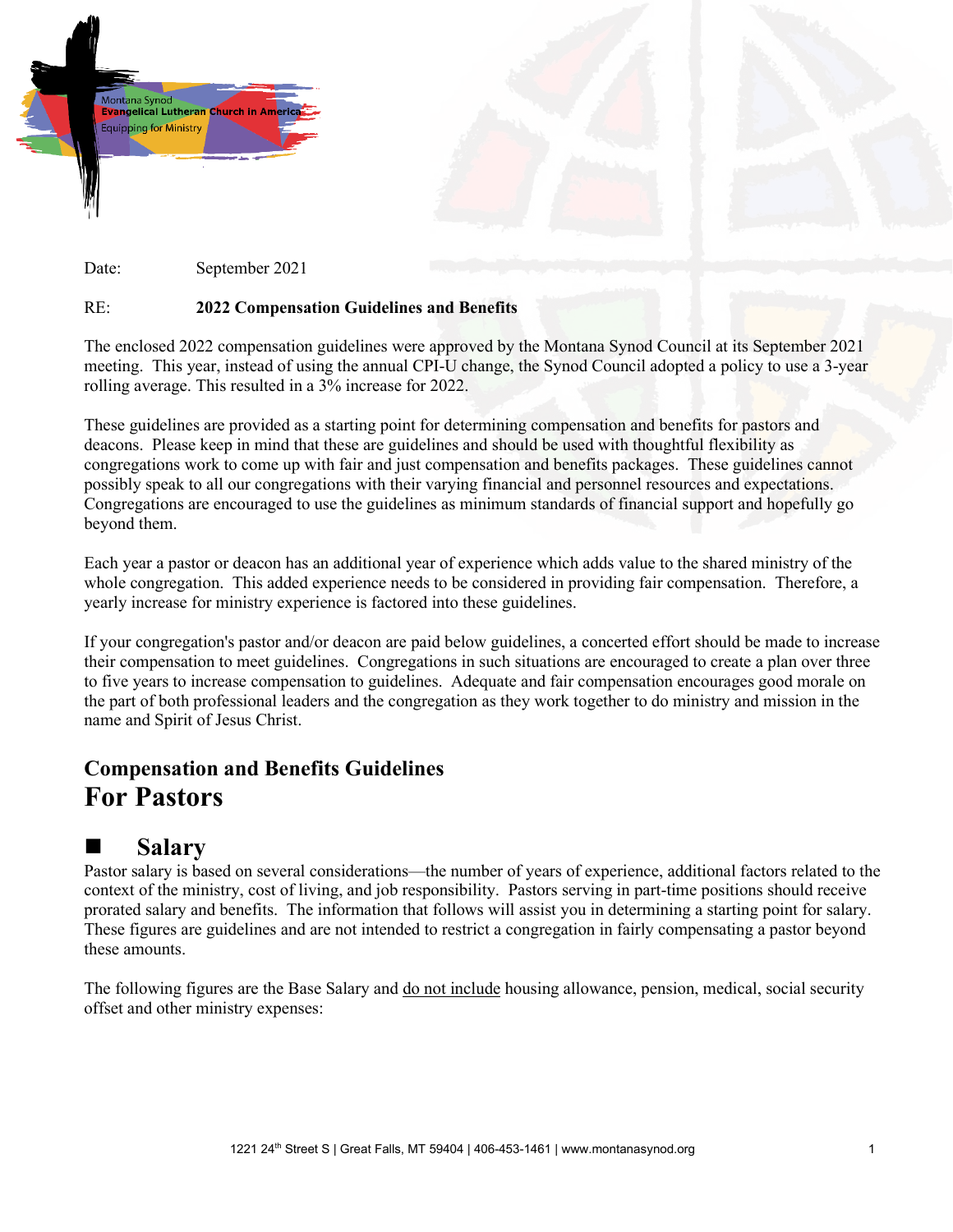| <b>Montana Synod Minimum Salary Guidelines</b> |                          |                           |       |                                   |                   |                                                   |  |  |
|------------------------------------------------|--------------------------|---------------------------|-------|-----------------------------------|-------------------|---------------------------------------------------|--|--|
| <b>CPI Calculation:</b>                        |                          | <b>Longevity Factors:</b> |       |                                   |                   |                                                   |  |  |
|                                                |                          |                           | Years |                                   | <b>Multiplier</b> |                                                   |  |  |
| CPI-U July 2019 - July 2021                    |                          | Change                    |       |                                   | <b>Rostered</b>   | <b>W&amp;S</b>                                    |  |  |
| Change                                         |                          | 0.03                      |       | $0 - 9$                           | 0.015             | 0.015                                             |  |  |
|                                                |                          |                           |       | $10 - 19$                         | 0.014             | 0.014                                             |  |  |
| <b>Base 2022</b>                               | <b>Clergy</b>            | 35,341.00                 |       | $20 - 29$                         | 0.013             | 0.013                                             |  |  |
|                                                | Deacons                  | 32,166.00                 |       | $30 - 39$                         | 0.011             |                                                   |  |  |
|                                                | <b>CLERGY</b>            |                           |       | <b>DEACONS (WORD AND SERVICE)</b> |                   |                                                   |  |  |
| <b>YEARS</b>                                   |                          |                           |       |                                   |                   | <b>Hourly</b>                                     |  |  |
|                                                | <b>FROM</b>              |                           |       |                                   |                   | <b>Equivalent</b>                                 |  |  |
| <b>YEAR OF</b>                                 | <b>ORDINATION</b>        | <b>BASE</b>               |       | <b>BASE</b>                       |                   | <b>Rate for</b><br><b>Those</b><br><b>Serving</b> |  |  |
| <b>ORDINATION</b>                              | TO 1/1/22                | <b>SALARY</b>             |       | <b>SALARY</b>                     |                   | <b>Part Time</b>                                  |  |  |
| 2022                                           | $\mathbf{0}$             | 36,401.23                 |       | 33,130.98                         |                   | 15.93                                             |  |  |
| 2021                                           | 1                        | 36,947.25                 |       | 33,627.94                         |                   | 16.17                                             |  |  |
| 2020                                           | $\overline{c}$           | 37,501.46                 |       | 34,132.36                         |                   | 16.41                                             |  |  |
| 2019                                           | 3                        | 38,063.98                 |       | 34,644.35                         |                   | 16.66                                             |  |  |
| 2018                                           | $\overline{\mathcal{L}}$ | 38,634.94                 |       | 35,164.01                         |                   | 16.91                                             |  |  |
| 2017                                           | 5                        | 39,214.46                 |       | 35,691.47                         |                   | 17.16                                             |  |  |
| 2016                                           | 6                        | 39,802.68                 |       | 36,226.85                         |                   | 17.42                                             |  |  |
| 2015                                           | 7                        | 40,399.72                 |       | 36,770.25                         |                   | 17.68                                             |  |  |
| 2014                                           | $\overline{8}$           | 41,005.72                 |       | 37,321.80                         |                   | 17.94                                             |  |  |
| 2013                                           | $\overline{9}$           | 41,620.80                 |       | 37,881.63                         |                   | 18.21                                             |  |  |
| 2012                                           | 10                       | 42,203.49                 |       | 38,411.97                         |                   | 18.47                                             |  |  |
| 2011                                           | 11                       | 42,794.34                 |       | 38,949.74                         |                   | 18.73                                             |  |  |
| 2010                                           | 12                       | 43,393.46                 |       | 39,495.04                         |                   | 18.99                                             |  |  |
| 2009                                           | 13                       | 44,000.97                 |       | 40,047.97                         |                   | 19.25                                             |  |  |
| 2008                                           | 14                       | 44,616.98                 |       | 40,608.64                         |                   | 19.52                                             |  |  |
| 2007                                           | 15                       | 45,241.62                 |       | 41,177.16                         |                   | 19.80                                             |  |  |
| 2006                                           | 16                       | 45,875.00                 |       | 41,753.64                         |                   | 20.07                                             |  |  |
| 2005                                           | 17                       | 46,517.26                 |       | 42,338.19                         |                   | 20.35                                             |  |  |
| 2004                                           | 18                       | 47,168.50                 |       | 42,930.93                         |                   | 20.64                                             |  |  |
| 2003                                           | 19                       | 47,828.86                 |       | 43,531.96                         |                   | 20.93                                             |  |  |
| 2002                                           | 20                       | 48,450.63                 |       | 44,097.87                         |                   |                                                   |  |  |
| 2001                                           | 21                       | 49,080.49                 |       | 44,671.15                         |                   |                                                   |  |  |
| 2000                                           | 22                       | 49,718.54                 |       | 45,251.87                         |                   |                                                   |  |  |
| 1999                                           | 23                       | 50,364.88                 |       | 45,840.15                         |                   |                                                   |  |  |
| 1998                                           | 24                       | 51,019.62                 |       | 46,436.07                         |                   |                                                   |  |  |
| 1997                                           | 25                       | 51,682.87                 |       | 47,039.74                         |                   |                                                   |  |  |
| 1996                                           | 26                       | 52,354.75                 |       | 47,651.25                         |                   |                                                   |  |  |
| 1995                                           | 27                       | 53,035.36                 |       | 48,270.72                         |                   |                                                   |  |  |
| 1994                                           | 28                       | 53,724.82                 |       | 48,898.24                         |                   |                                                   |  |  |
| 1993                                           | 29                       | 54,423.25                 |       | 49,533.92                         |                   |                                                   |  |  |
| 1992                                           | 30                       | 55,021.90                 |       |                                   |                   |                                                   |  |  |
| 1991                                           | 31                       | 55,627.14                 |       |                                   |                   |                                                   |  |  |
| 1990                                           | 32                       | 56,239.04                 |       |                                   |                   |                                                   |  |  |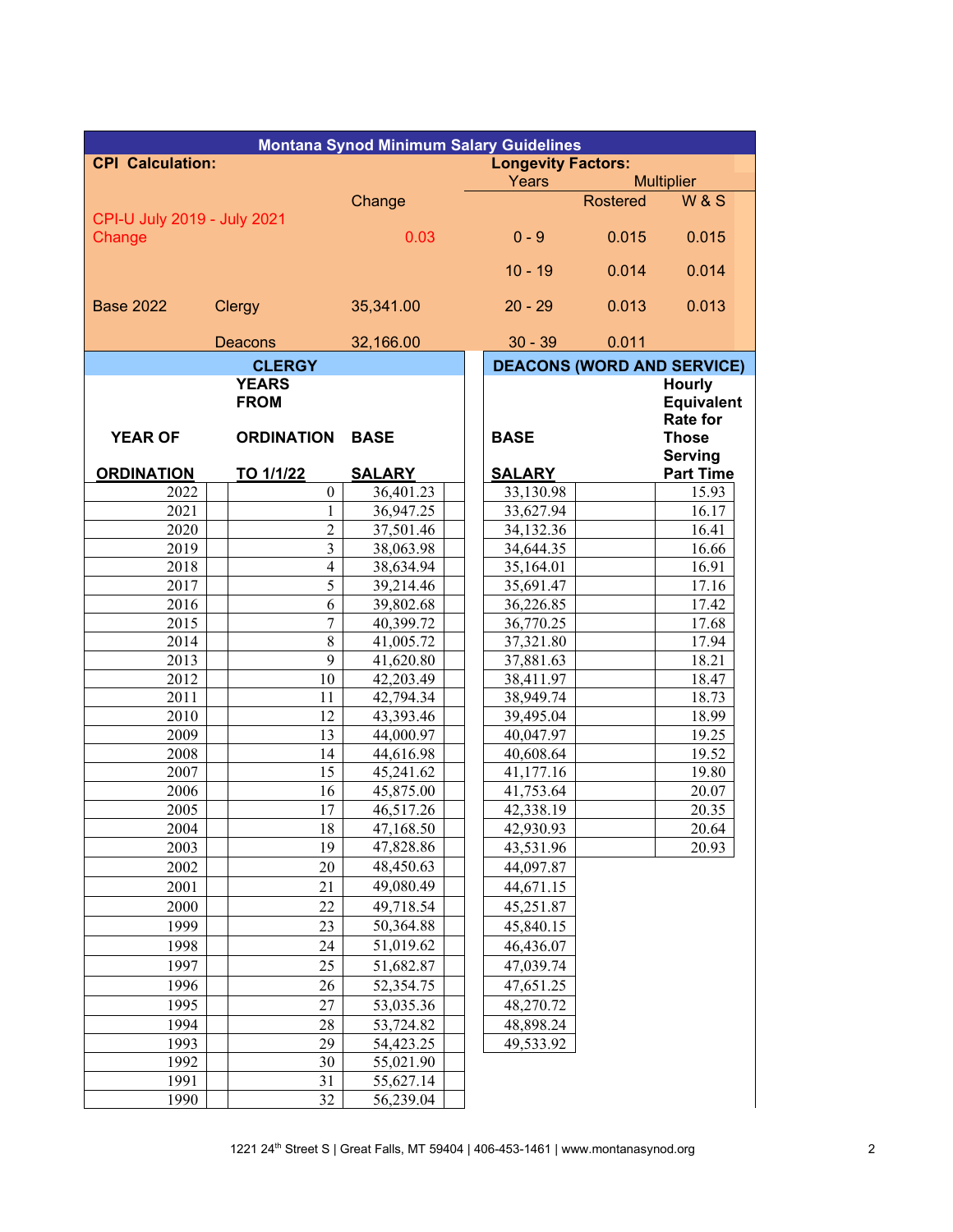| <b>Year of Ord</b> | <b>Yrs From Ord</b> | <b>Base Salary</b> |  |
|--------------------|---------------------|--------------------|--|
| 1989               | 33                  | 56,857.67          |  |
| 1988               | 34                  | 57,483.11          |  |
| 1987               | 35                  | 58,115.42          |  |
| 1986               | 36                  | 58,754.69          |  |
| 1985               | 37                  | 59,400.99          |  |
| 1984               | 38                  | 60,054.40          |  |
| 1983               | 39                  | 60,715.00          |  |

In addition to years of experience since ordination, there are several factors that should be considered when determining a pastor's salary. Some of these factors are:

- Multi-Point Parish
	- \$1000 per congregation (2-point equals \$2000 additional, 3-point equals \$3000, etc.)
- Supervisory Responsibilities for Program Staff
	- \$1500 for supervision of 2-3 program staff \$2500 for supervision of 4 or more program staff
- Additional Education \$1000 for additional degrees earned beyond the Master of Divinity
- Unusual Cost of Living Expenses
- Size of Congregation

# **Housing**

### **Parsonage**

When a **parsonage is provided** (rather than a housing allowance) the congregation pays for all maintenance and utilities of the parsonage. Utility expenses should be paid directly to the utility provider by the congregation. A congregation and pastor would benefit from a mutually created parsonage use agreement. Pastors are subject to social security tax (15.3%) on the fair-rental value of the parsonage.

### **Housing Allowance**

When a housing allowance is provided (rather than a parsonage) that allowance should be enough to pay for and maintain an adequate home for the pastor and family in the community in which the congregation is located.

What is a fair way to determine an appropriate housing allowance? There seem to be many ways to do this. One way is to consider using the fair-rental value of an appropriate home in your community and add the cost of utilities and other expenses. For example, \$12,000 fair-rental value of an appropriate home + \$5,000 for utilities and expenses (gas, electric, phone, insurance, etc.) =  $$17,000$ .

As congregations contemplate raising the pastor's salary each year, they should also consider including the housing allowance or value of the parsonage in that percentage calculation. Otherwise, a pastor's raise is only on a portion of their compensation.

It is important to distinguish between what churches pay for housing expenses and what a pastor declares as "housing allowance" on income tax forms. Pastors do not pay federal or state income tax on housing allowances. It is the responsibility of the pastor to determine the amount officially declared as housing allowance on tax forms. In general, a housing allowance should be designated as high as possible, keeping in mind that the amount that can be excluded from taxable income cannot exceed the lowest of the following:

- 1) The allowance itself,
- 2) The amount actually used "to provide a home" or
- 3) The fair rental value of the furnished home, plus utilities.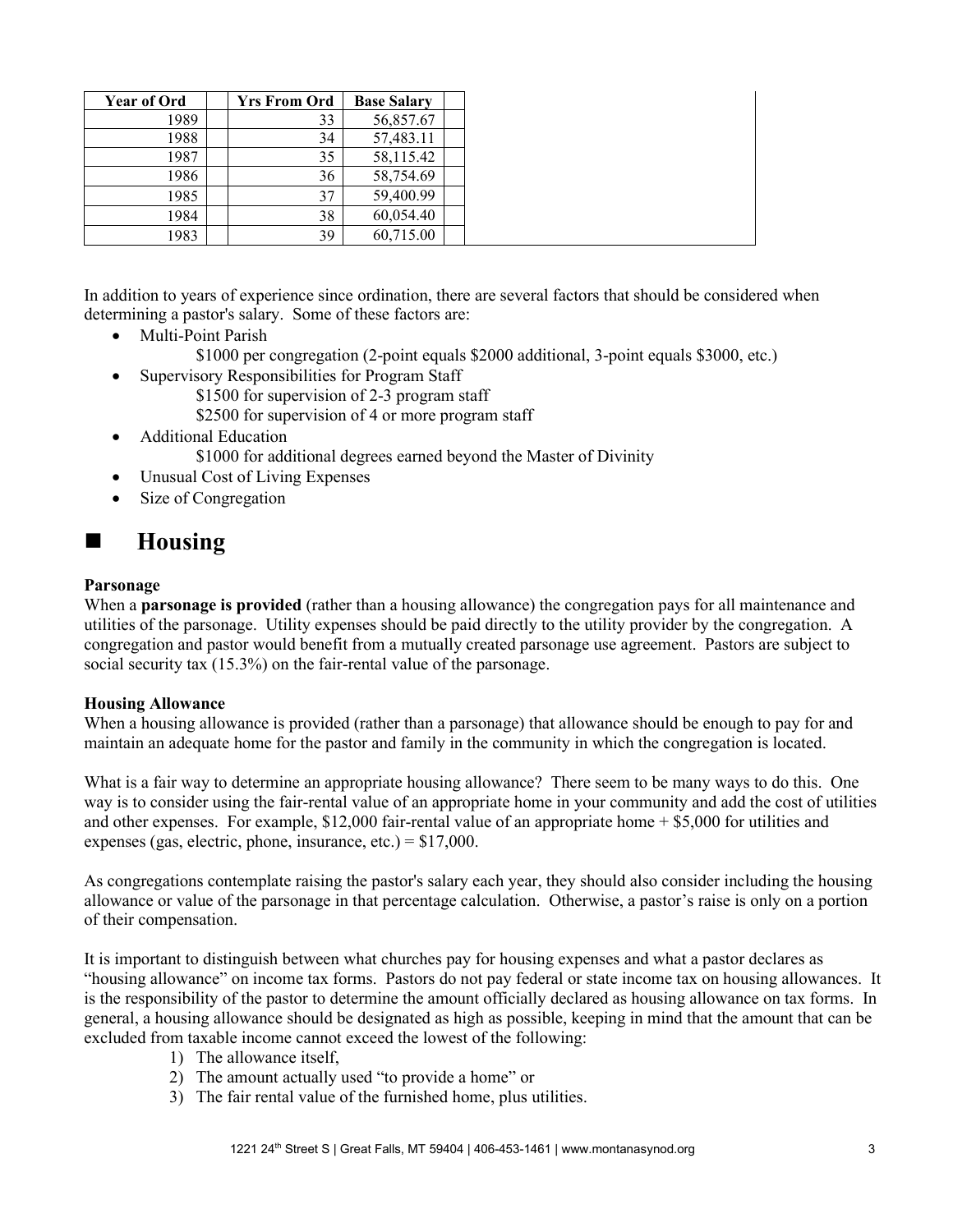The pastor determines the Housing Allowance amount portion from the total compensation package and submits that housing amount to the church council. The church council must annually include the amount to be designated for housing in the council minutes prior to the beginning of the new tax year. The pastor assumes full responsibility for complying with IRS definitions of the cost to provide a house. See Appendix A on page 6 for a sample "Housing Allowance Resolution" the Church Council can use.

## **Housing Equity**

When the congregation provides a parsonage, it is recommended that the congregation contribute an amount equal to at least **\$***1,583.28 per year* to a housing equity account maintained in the name of the pastor and invested either in the ELCA Retirement Plan or other appropriate investment which will be available for the use of the pastor when purchase of a home becomes necessary. This benefit assists pastors in gaining equity for future housing needs. Without this benefit, pastors who live in a parsonage may be unable to accumulate equity in a home and at retirement would have limited funds to provide for their housing needs. (The housing equity figure of \$1,583.28 is 3% of the December 2013, average Montana Synod Clergy salary. The ELCA has not updated this figure in some years, so congregations should use their discretion when determining the Housing Equity amount).

# ■ Social Security

All pastors are considered self-employed for social security purposes and therefore pay a self-employment tax of 15.3 percent of their income. It is strongly recommended that the church or calling body give a Social Security allowance, even though it is taxable, to their pastor to pay at least half of his or her self-employment tax as they do for the other employees of the church when they pay the employer's share of the FICA tax. This allowance is included on the pastor's W-2 as taxable income.

This tax is levied on the Social Security tax base which includes the following:

**Cash salary Housing allowance or parsonage Furnishing's allowance Utilities allowance (paid to or on behalf of the pastor) \*Social Security Offset Other taxable income** 

# **\*FORMULA FOR CALCULATING SOCIAL SECURITY OFFSET**

| 2. Housing Allowance, or if parsonage 30% of Cash Salary or fair market value  |                 |                     |  |
|--------------------------------------------------------------------------------|-----------------|---------------------|--|
| 3. Other Cash Compensation (utilities allowance, furnishings allowances, etc.) |                 |                     |  |
|                                                                                |                 | <b>Subtotal</b>     |  |
| $\sim$ $\sim$ $\sim$ $\sim$ $\sim$ $\sim$ $\sim$ $\sim$                        | <b>Subtotal</b> | $x.0765 x.9235** =$ |  |

*(Social Security Offset)* 

**1. Cash Salary \_\_\_\_\_\_\_\_\_\_\_\_\_\_** 

\*\*The Social Security allowance is includable as income for Social Security purposes but the SECA tax is calculated on only 92.35 percent of includable compensation.

# **ELCA Benefits**

### **Retirement and Major Medical and Dental Benefits**

The congregation enrolls the pastor in the ELCA Pension Plan, including provision for major medical and dental coverage with family coverage as needed. Information is available at the Portico website: [https://www.porticobenefits.org](https://www.porticobenefits.org/)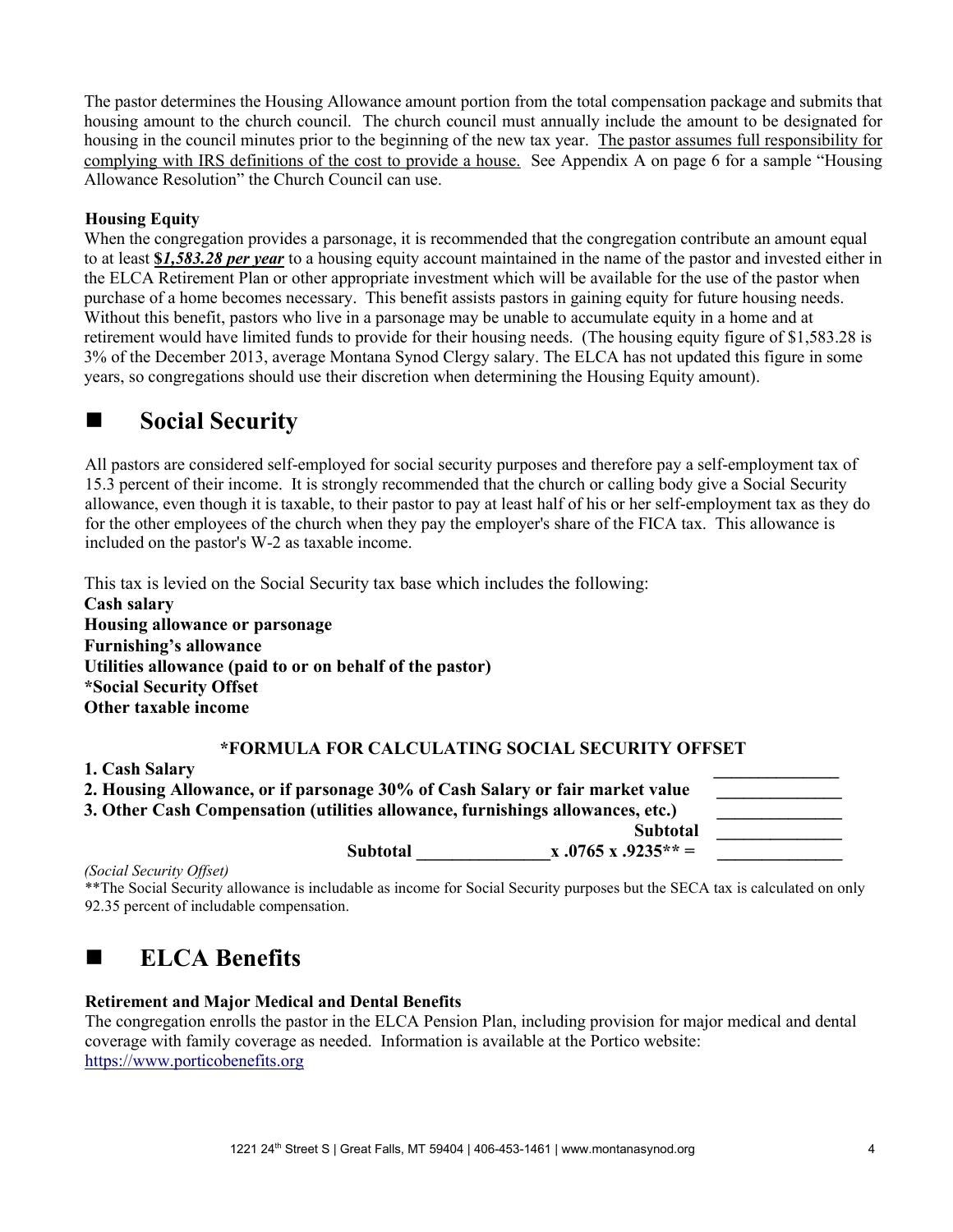# **Paid Leaves**

#### **Parental Leave**

It is recommended that congregations develop a clear written policy relating to parental leave and include parental leave on the Letter of Call. Parental leave with full salary, housing, and benefits for a minimum of six weeks is appropriate when a child is born or adopted.

### **Sick Leave**

Pastors should be allowed to take personal sick days as well as use sick leave to care for immediate family members when ill. Vacation and continuing education time should not be jeopardized by this.

#### **Extended Family Leave**

Congregational personnel policies should allow negotiation of unpaid leave after paid leave is used in the event that rostered leaders require additional time with family during critical times.

#### **Extended Medical Leave**

It is recommended that each congregation develop a clear written policy relating to extended medical leave and short-term disability. Such a policy might include allowing a rostered person to use sick leave to care for immediate family members who are ill.

# **Reimbursed Professional Expenses**

#### **Automobile Allowance**

The automobile allowance is considered as reimbursement for ministry-related expenses and is not part of a pastor's salary, if substantiated through an Accountable Plan. An allowance based on current IRS rates is recommended (the current rate for 2021 is 56 cents per mile) and is based upon actual miles driven and reported by the pastor. It is important that reimbursements be made through an Accountable Plan system; otherwise, the pastor must pay taxes on them. See the Appendix B on page 7 for more information.

### **Sabbaticals**

The Montana Synod Council recommends that each congregation provide its pastor a sabbatical every five years with full pay. The Sabbatical Guidelines may be found here: [https://www.montanasynod.org/for](https://www.montanasynod.org/for-congregations.html)[congregations.html](https://www.montanasynod.org/for-congregations.html)

#### **Continuing Education**

The congregation provides funds in the amount of \$700, and two weeks each year, for continuing education. Each pastor is encouraged to contribute \$300 in addition to the \$700 provided by the congregation. Continuing Education benefits the congregation. It allows the pastor to take time to intentionally update and acquire new skills, which is essential for effective, ongoing ministry. The ELCA expects a minimum of 50 contact hours annually in continuing education. A contact hour is defined as a typical fifty-minute classroom instructional session or the equivalent.

#### **Professional Ministry Expenses**

Congregations should consider including in their budget funds for professional expenses (books, robes, periodicals, entertaining, etc.) These should be reimbursed under the Accountable Plan.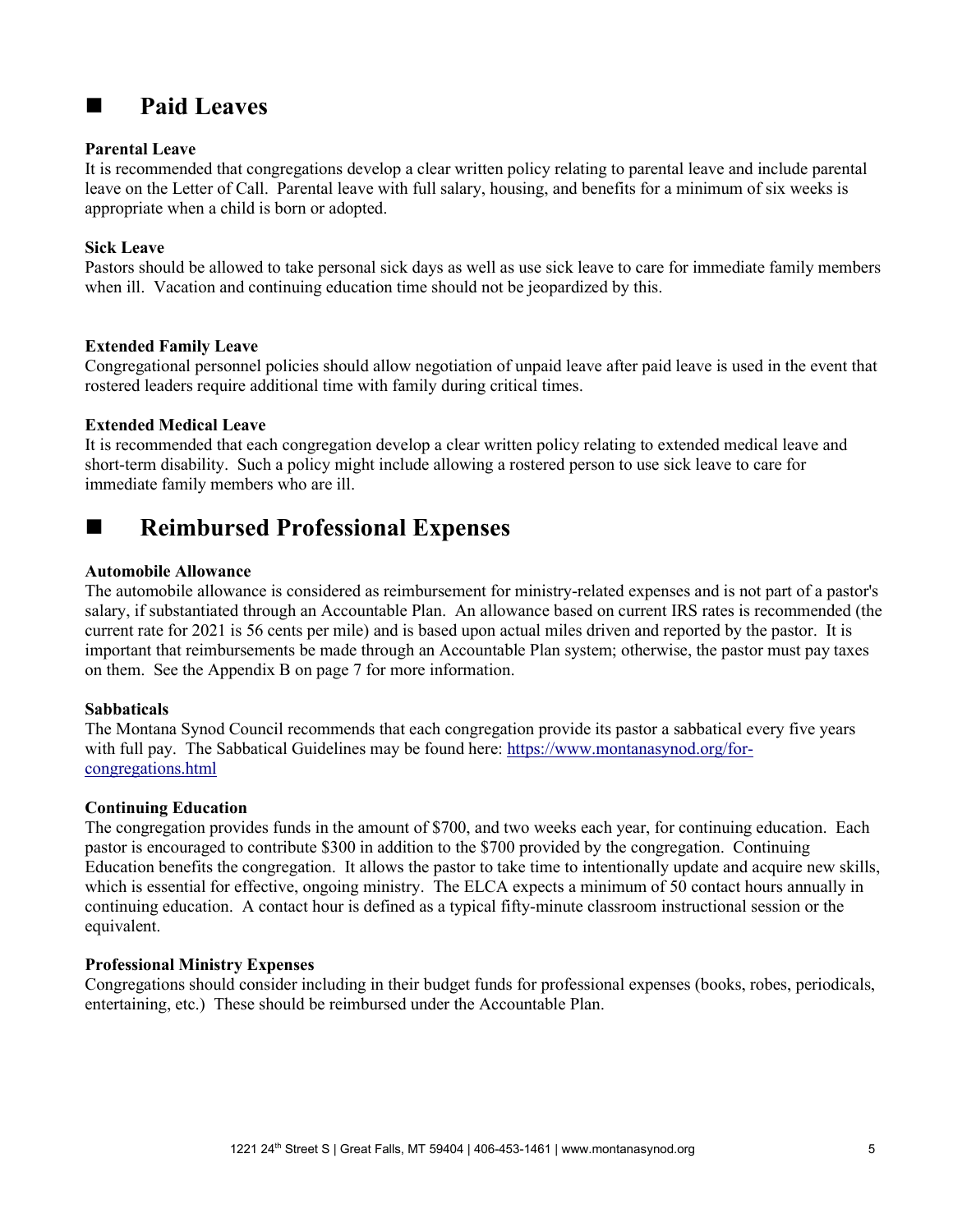

## **Vacation Time**

The congregation will provide a total of four weeks of annual paid vacation which will include four Sundays. This leave is non-cumulative unless negotiated by the Rostered person and the Council.

#### **Payment to Supply Pastors**

The congregation should establish reasonable reimbursement rates for the conducting of worship services and travel when the pastor is unavailable due to vacation, illness, attendance at a church event, military duty, sabbatical, or the like. The recommended rate for one worship service is \$100 and \$50 for each additional service on the same day and at the same location. Travel should be reimbursed at \$.535 per mile (or the current IRS rate).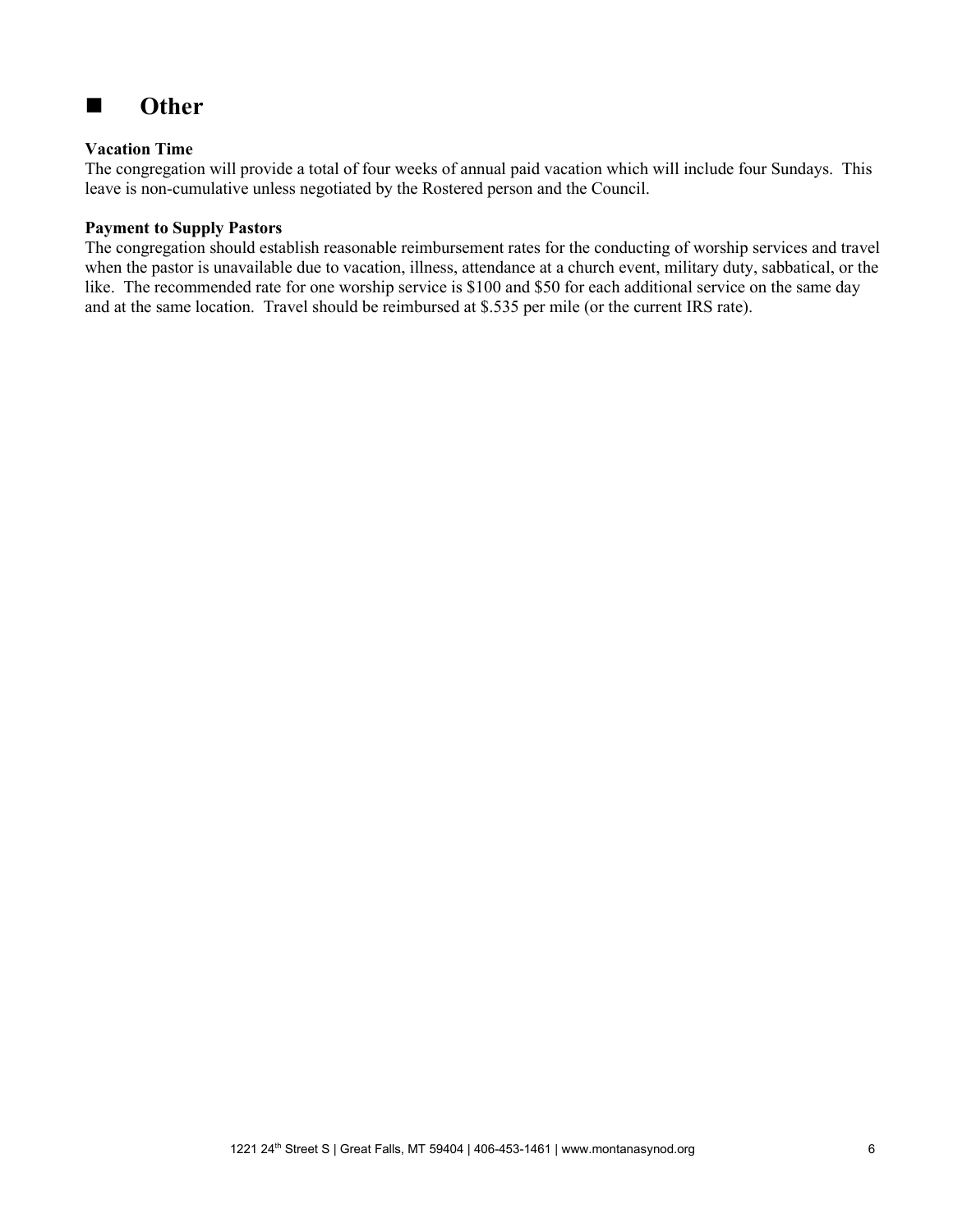# **Appendix A Housing Allowance Resolution Example**

Pastors and congregations may wish to use this Housing allowance resolution to formalize the Housing Allowance agreement.

*This resolution should be included in the minutes of the Church Council prior to January 1 of each year. A copy should be made, signed and titled by the president or secretary of the congregation, and given to the pastor(s) for his/her records.*

*Please note that this is only for tax purposes for the pastor. It is not part of the process a congregation goes through in determining the amount paid to the pastor for housing above the base salary. The Pastor determines that amount from their total compensation and gives it to the Church Council.* 

## **Housing Allowance Resolution** [*To be inserted in Church Council Minutes*]

\_\_\_\_\_\_\_\_\_\_\_\_\_\_\_\_\_\_\_\_\_\_\_\_\_\_\_\_\_\_\_\_\_\_\_\_\_\_\_\_\_\_\_\_\_\_\_\_\_\_\_\_

 $\frac{1}{2}$  , and the set of the set of the set of the set of the set of the set of the set of the set of the set of the set of the set of the set of the set of the set of the set of the set of the set of the set of the set

In order to permit (Name of Pastor) to benefit from the provisions of Section 107 of the Internal Revenue Code, the council specifies that the total compensation paid to her/him during the fiscal year () includes a housing allowance. (Name of Pastor) estimates that she/he will spend \$ during the year for housing expenses. Since such approval by the council would permit her/him to deduct that amount from her/his taxable income and has no further effect upon our congregation or budget, it was:

#### RESOLVED

That the total compensation of  $\$(\)$  paid to (Name of Pastor) includes a housing allowance of  $\begin{array}{ccc} \text{S} & \text{ } \end{array}$ .

Signature

Title Date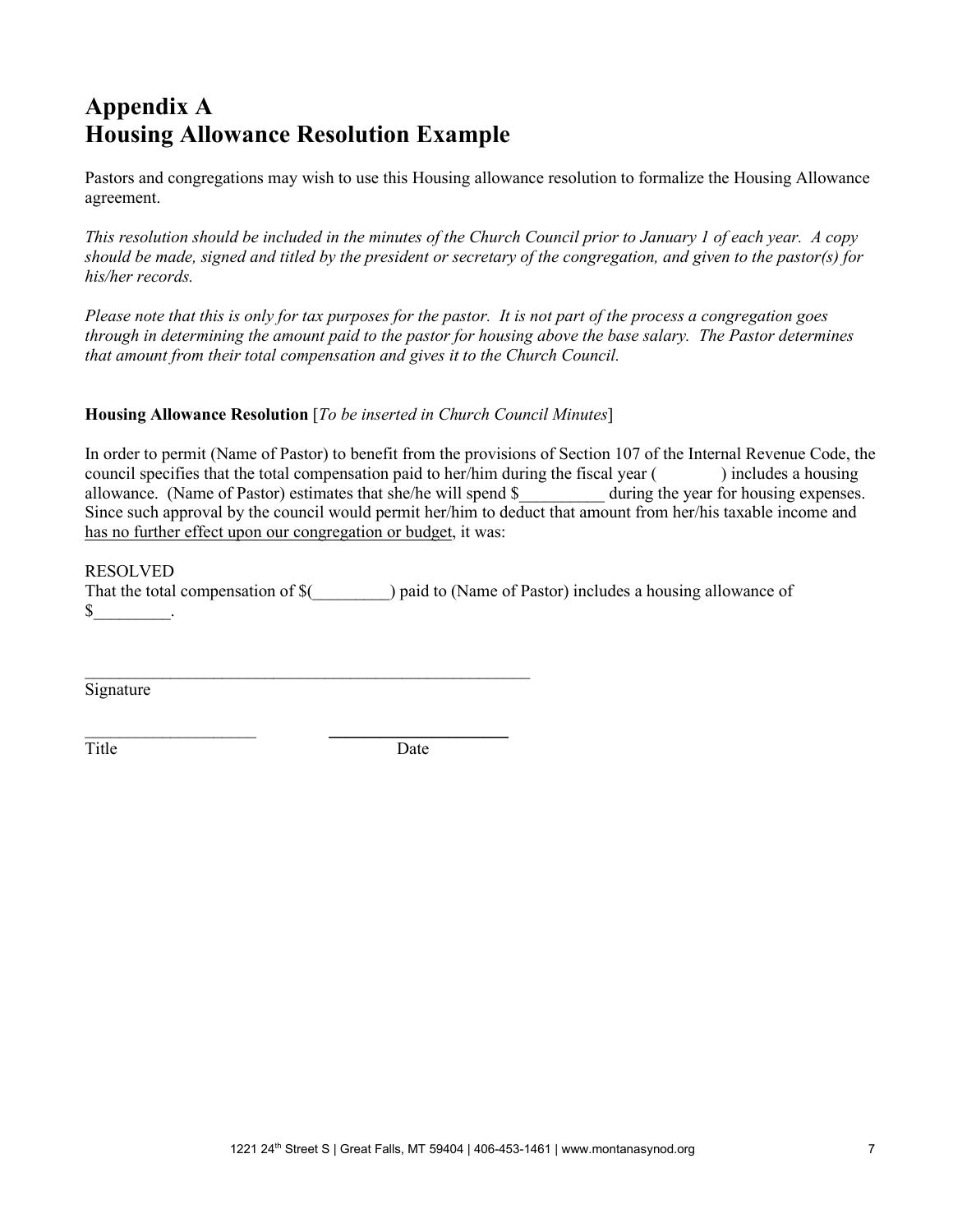# **Appendix B Pastor's Reimbursement – Accountable or Non-Accountable?**

If a pastor is paid a set amount each month towards the professional allowance or the car allowance, this amount also is taxed and must appear in Box 1 of the W-2. This is called a "**non-accountable plan**." The pastor can only take a deduction for these expenses as a miscellaneous itemized deduction on the tax return, limited to the amount above 2% of adjusted gross income. Because the pastor is considered an employee, the congregation is responsible for the pastor's expenses, such as professional allowance and mileage. Therefore, all pastors need to be using an "**accountable plan**" for expenses. Reimbursed amounts are not considered taxable income only if the pastor has an "**accountable plan."**

It is extremely important that churches structure their reimbursement plans to be accountable. An "**accountable plan**" has a line item amount in the budget. Each month the pastor submits verification of what was spent during the month (receipts and log of mileage driven). It is strongly recommended that the treasurer then submits a separate check to cover reimbursements.

IRS guidelines for an "**accountable plan**" include:

1. The church is required to have a written reimbursement plan that must be recorded in the Council minutes. (See below.)

2. The church is required to identify reimbursements either by making separate payment or by specifying the amount of both wages and reimbursement if they are combined in a single payment.

3. The pastor must adequately account to the church for the expenses he/she wishes to have reimbursed. The pastor needs to keep a daily expense book, receipts, canceled checks, and credit card slips as well as an auto mileage log.

4. If a pastor receives an advance of expenses, (e.g. if a pastor is going to a conference or school) the pastor must save receipts and return any excess reimbursement over the expenses for which he/she did not adequately account.

5. A church person other than the pastor needs to examine the substantiating records, which should be kept at least four years by the church.

### **A written accountable professional expense reimbursement plan might read as follows:**

"The parish recognizes the pastor will incur expenses for which the congregation is responsible. Such professional expenses include, but are not limited to the following...

- 1. Purchases of books, magazines and CDs up to a designated amount.
- 2. Entertainment of visiting church leaders.
- 3. Hosting and entertaining local church members and groups.
- 4. Dues to clergy associations and other professional organizations.
- 5. Professional clothing (robes, stoles, collars, etc.), including dry cleaning.
- 6. Office supplies, postage.
- 7. Auto If a pastor and congregation wishes, the auto and professional reimbursement can

be combined under one line item which includes mileage reimbursement at IRS recommended rate and professional reimbursement as listed in 1-6.

We name the following person from the congregation  $(\text{name})$  who will substantiate the records." It is recommended that this person not be the treasurer but perhaps someone from the executive committee, council or finance committee.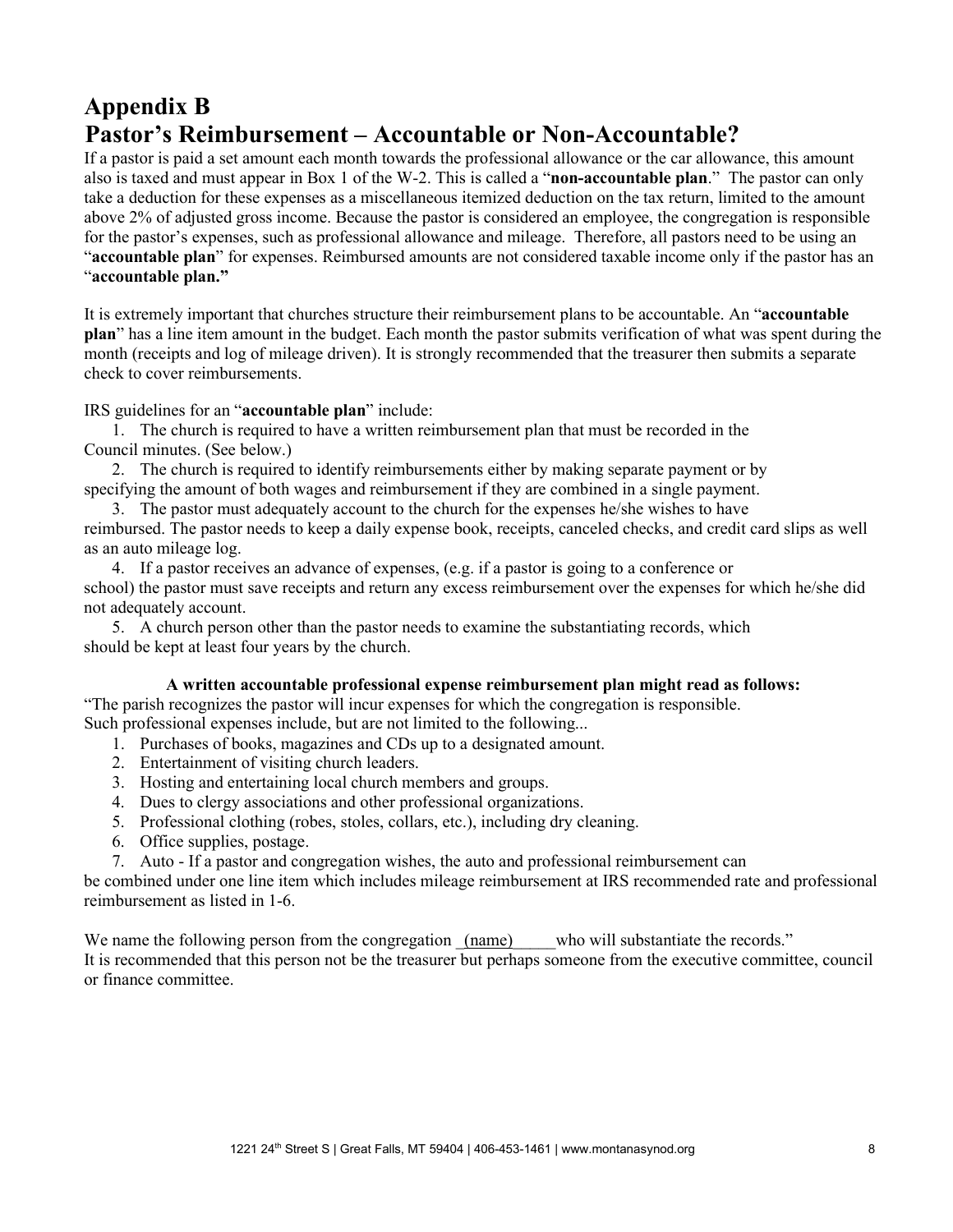# **APPENDIX C**

# **Compensation and Benefits Guidelines For Deacons (Formerly known as AIMs, Deaconesses, Diaconal Ministers)**

# **Salary**

Salary for deacons is based on several considerations, including the number of years of experience, education, additional functions related to the context of the ministry, cost of living, and job experience. Those serving in parttime programmatic positions should receive pro-rated salary and benefits. The information that follows will assist you in determining a starting point for salary.

## **Years of Experience**

The figures in the chart below are guidelines and not intended to restrict a congregation in providing fair compensation. The figures assume a bachelor's degree.

# **See Deacon Salary Guidelines Chart on page 2**

### **Additional Education**

Add \$1500 to \$3000 for additional earned degrees beyond a bachelor's degree. An additional \$3000 is recommended for a seminary degree leading to deacon status. Add \$200 to \$500 for certification in a specific area.

## **Supervisory Responsibilities**

Add \$500 to \$1500 for supervision of one or more program staff.



### **Social Security and Workers' Compensation**

All congregations should provide Workers' Compensation coverage, since definite liability accrues to the congregation in case of accidental death or disability in conjunction with one's employment. Congregations are required to pay half of the Social Security taxes (7.65% of taxable income) for all lay employees and to file federal tax W-2 forms for lay employees.

#### **Retirement and Major Medical and Dental Benefits**

The congregation may enroll the rostered lay person in the ELCA Pension Plan, (depending on ELCA guidelines) including provision for major medical and dental coverage with family coverage as needed. Information is available at <https://www.porticobenefits.org/>



The congregation will provide a set number of weeks for paid vacation which will include Sundays. This vacation leave is non-cumulative.